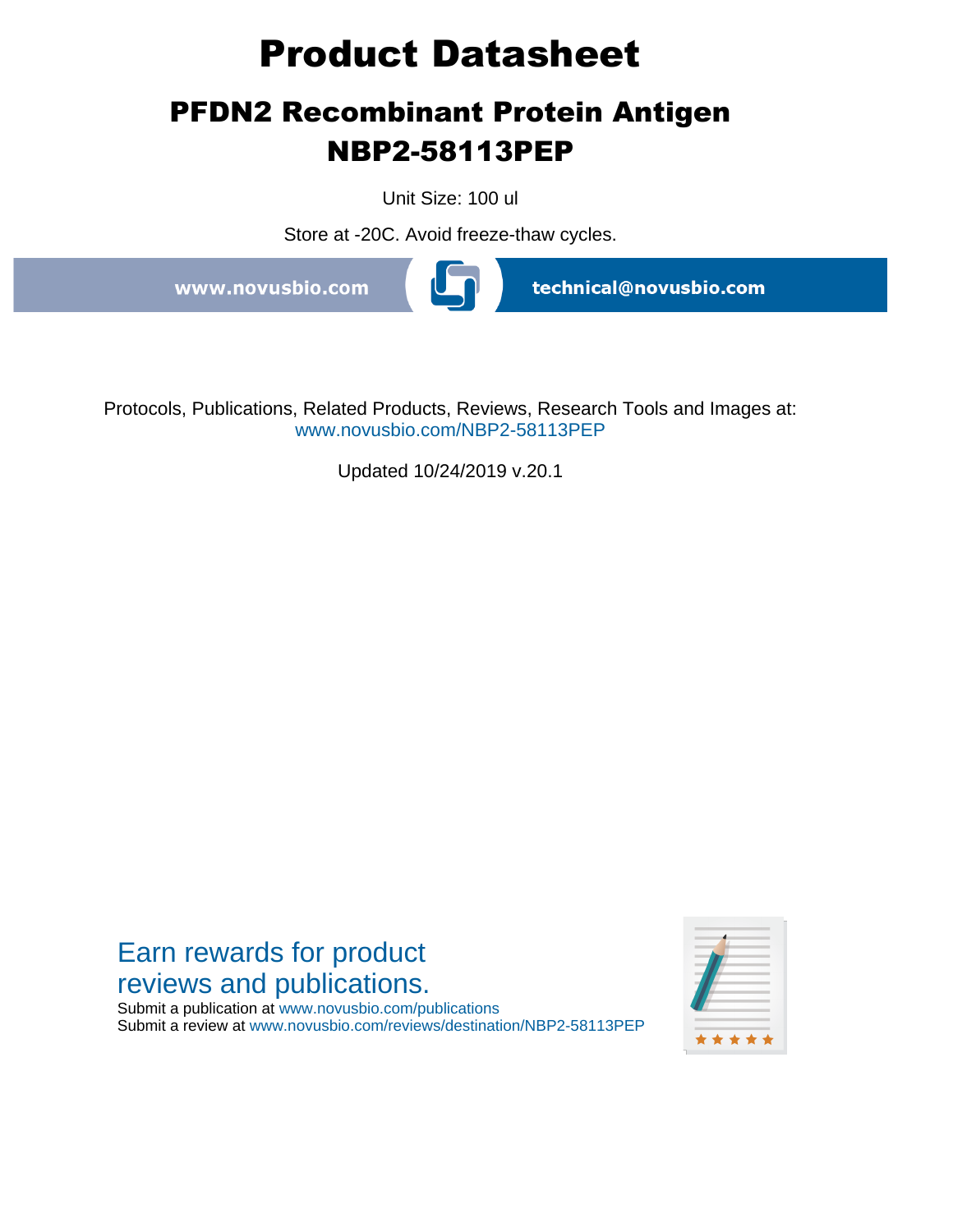### **NBP2-58113PEP**

PFDN2 Recombinant Protein Antigen

| <b>Product Information</b>         |                                                                                                                                                                                                                                                                                                                                                                  |
|------------------------------------|------------------------------------------------------------------------------------------------------------------------------------------------------------------------------------------------------------------------------------------------------------------------------------------------------------------------------------------------------------------|
| <b>Unit Size</b>                   | 100 ul                                                                                                                                                                                                                                                                                                                                                           |
| <b>Concentration</b>               | Please see the vial label for concentration. If unlisted please contact technical<br>services.                                                                                                                                                                                                                                                                   |
| <b>Storage</b>                     | Store at -20C. Avoid freeze-thaw cycles.                                                                                                                                                                                                                                                                                                                         |
| <b>Preservative</b>                | No Preservative                                                                                                                                                                                                                                                                                                                                                  |
| <b>Purity</b>                      | >80% by SDS-PAGE and Coomassie blue staining                                                                                                                                                                                                                                                                                                                     |
| <b>Buffer</b>                      | PBS and 1M Urea, pH 7.4.                                                                                                                                                                                                                                                                                                                                         |
| <b>Target Molecular Weight</b>     | 23 kDa                                                                                                                                                                                                                                                                                                                                                           |
| <b>Product Description</b>         |                                                                                                                                                                                                                                                                                                                                                                  |
| <b>Description</b>                 | A recombinant protein antigen with a N-terminal His6-ABP tag corresponding to<br>human PFDN2.<br>Source: E.coli<br><b>Amino Acid Sequence:</b><br>TLTQQLQAKGKELNEFREKHNIRLMGEDEKPAAKENSEGAGAKASSAGVLVS                                                                                                                                                           |
| <b>Gene ID</b>                     | 5202                                                                                                                                                                                                                                                                                                                                                             |
| <b>Gene Symbol</b>                 | PFDN <sub>2</sub>                                                                                                                                                                                                                                                                                                                                                |
| <b>Species</b>                     | Human                                                                                                                                                                                                                                                                                                                                                            |
| <b>Notes</b>                       | This product is intended to be used as a blocking antigen for antibody<br>competition assays. Any other use of this antigen is done at the risk of the user.<br>The use of this product for commercial production is strictly prohibited. Please<br>contact technical support if you have any questions.                                                         |
| <b>Product Application Details</b> |                                                                                                                                                                                                                                                                                                                                                                  |
| <b>Applications</b>                | <b>Antibody Competition</b>                                                                                                                                                                                                                                                                                                                                      |
| <b>Recommended Dilutions</b>       | Antibody Competition 10 - 100 molar excess                                                                                                                                                                                                                                                                                                                       |
| <b>Application Notes</b>           | This peptide is useful as a blocking peptide for NBP2-58113 The protein was<br>purified by IMAC chromatography and the expected concentration is greater than<br>0.5 mg/ml. This protein is produced on demand, estimated shipping date is 4<br>weeks after the order is placed. For further blocking peptide related information<br>and a protocol, click here. |